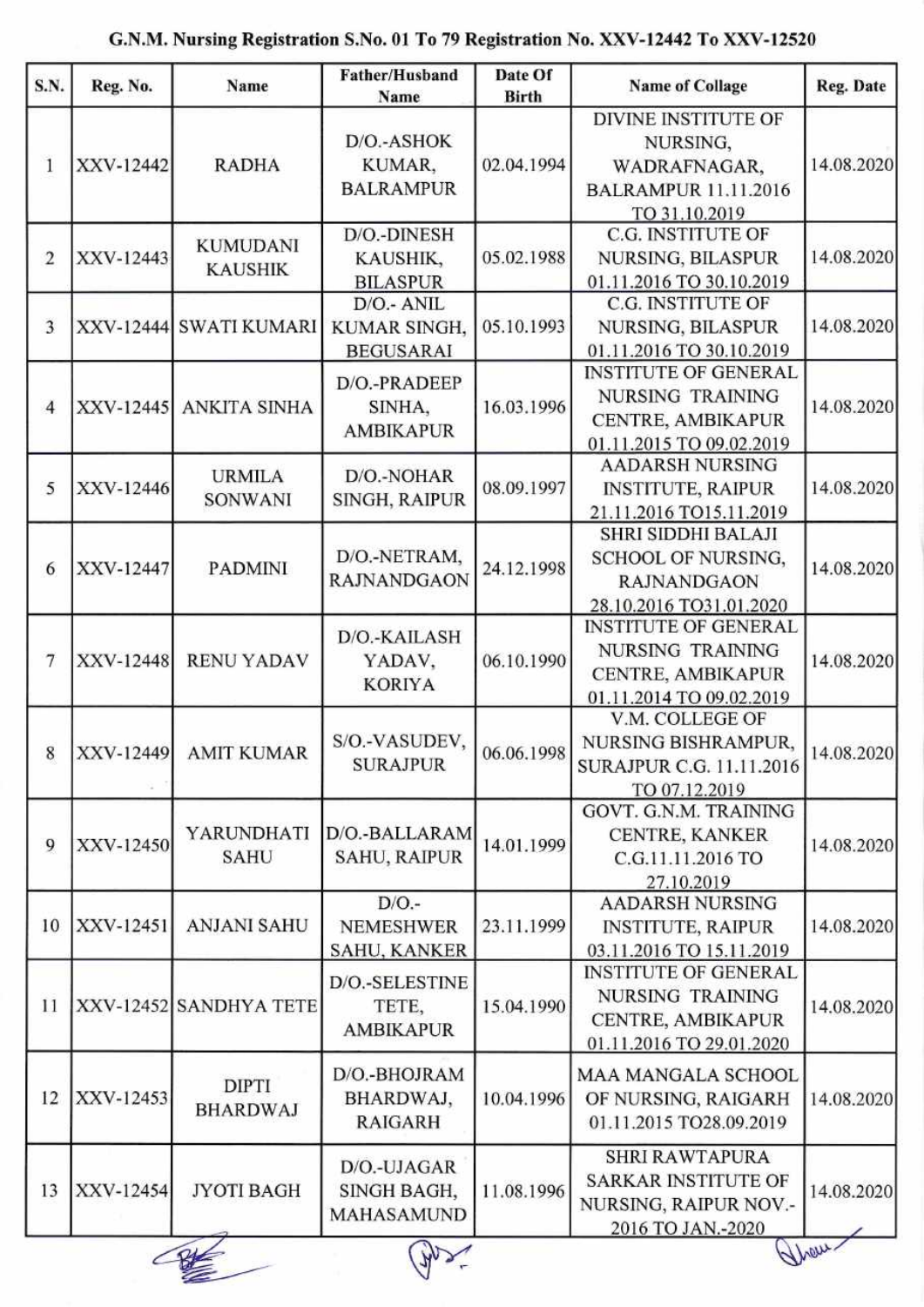| S.N. | Reg. No.  | Name                              | Father/Husband<br>Name                                    | Date Of<br><b>Birth</b> | <b>Name of Collage</b>                                                                             | Reg. Date  |
|------|-----------|-----------------------------------|-----------------------------------------------------------|-------------------------|----------------------------------------------------------------------------------------------------|------------|
| 14   |           | XXV-12455 MUKTI XALXO             | D/O.-ANAND<br><b>KUMAR SUSHIL</b><br>XALXO, JASHPU<br>R   | 12.01.1995              | <b>CHHATTISGARH</b><br>COLLEGE OF NURSING,<br><b>AMBIKAPUR 08.11.2016</b><br><b>TOJAN.-2020</b>    | 14.08.2020 |
| 15   | XXV-12456 | <b>MONA SINGH</b>                 | D/O.-VIRENDRA<br>SINGH,<br><b>SURGUJA</b>                 | 22.07.1996              | <b>CHHATTISGARH</b><br><b>COLLEGE OF NURSING,</b><br>AMBIKAPUR 28.11.2016<br><b>TOJAN.-2020</b>    | 14.08.2020 |
| 16   | XXV-12457 | <b>MADHURI</b><br><b>TIRKEY</b>   | D/O.-CLEMENT<br>TIRKEY,<br><b>BALRAMPUR</b>               | 16.06.1993              | <b>CHHATTISGARH</b><br><b>COLLEGE OF NURSING,</b><br>AMBIKAPUR 28.11.2016<br><b>TOJAN.-2020</b>    | 14.08.2020 |
| 17   | XXV-12458 | <b>KUSUM LATA</b>                 | D/O.- NANDU<br>RAM, SURGUJA                               | 18.08.1991              | <b>CHHATTISGARH</b><br>COLLEGE OF NURSING,<br><b>AMBIKAPUR 04.11.2016</b><br><b>TOJAN.-2020</b>    | 14.08.2020 |
| 18   | XXV-12459 | <b>JITESHWARI</b>                 | $D/O$ .-<br><b>RAMSAGAR</b><br>SINGH,<br><b>AMBIKAPUR</b> | 31.07.1996              | CHHATTISGARH<br>COLLEGE OF NURSING,<br>AMBIKAPUR 02.11.2015<br>TOJAN.-2019                         | 14.08.2020 |
| 19   |           | XXV-12460 DHANPATI BAI            | D/O.- BUDHRAM<br>SAI, SURUGUJA                            | 20.08.1991              | <b>CHHATTISGARH</b><br><b>COLLEGE OF NURSING,</b><br><b>AMBIKAPUR 28.09.2015</b><br>TO SEP.-2019   | 14.08.2020 |
| 20   | XXV-12461 | DEEPANJALI<br><b>MINJ</b>         | D/O.- BIHARI<br>MINJ, SURGUJA                             | 22.10.1998              | <b>CHHATTISGARH</b><br><b>COLLEGE OF NURSING,</b><br>AMBIKAPUR 04.11.2016<br>TO JAN.-2020          | 14.08.2020 |
| 21   | XXV-12462 | <b>ARTI</b>                       | D/O.-BANDHAN<br>RAM, SURGUJA                              | 04.05.1997              | <b>CHHATTISGARH</b><br>COLLEGE OF NURSING,<br>AMBIKAPUR 02.11.2015<br>TO JAN.-2019                 | 14.08.2020 |
| 22   | XXV-12463 | <b>AJWANTI</b><br><b>LAKRA</b>    | D/O.-SAMUEL<br>LAKRA,<br><b>SURGUJA</b>                   | 30.07.1997              | <b>CHHATTISGARH</b><br><b>COLLEGE OF NURSING,</b><br>AMBIKAPUR 02.11.2015<br>TO JAN.-2019          | 14.08.2020 |
| 23   | XXV-12464 | <b>NEELAM</b><br><b>KUSHWAHA</b>  | D/O.-SHITLA<br>KUSHWAHA,<br><b>AMBIKAPUR</b>              | 23.11.1984              | <b>CHHATTISGARH</b><br><b>COLLEGE OF NURSING.</b><br>AMBIKAPUR 04.11.2016<br>TO 20.01.2020         | 14.08.2020 |
| 24   |           | XXV-12465 NISHA TIRKEY            | D/O.-NAN SAI,<br><b>SURGUJA</b>                           | 02.01.1989              | CHHATTISGARH<br><b>COLLEGE OF NURSING.</b><br>AMBIKAPUR 28.11.2016<br>TO JAN.-2020                 | 14.08.2020 |
| 25   | XXV-12466 | <b>NIRMALA</b><br><b>KISPOTTA</b> | D/O.-PIARAI<br>KISPOTTA,<br><b>KORBA</b>                  | 15.03.1995              | <b>CHHATTISGARH</b><br>COLLEGE OF NURSING,<br><b>AMBIKAPUR 28.11.2016</b><br>TO JAN.-2020          | 14.08.2020 |
| 26   | XXV-12467 | PRIYA TIRKEY                      | D/O.-AGASTUS<br>TIRKEY,<br><b>SURAJPUR</b>                | 01.01.1995              | <b>CHHATTISGARH</b><br><b>COLLEGE OF NURSING,</b><br>AMBIKAPUR 28.11.2016<br>TO 10.01.2020<br>Mary | 14.08.2020 |

╱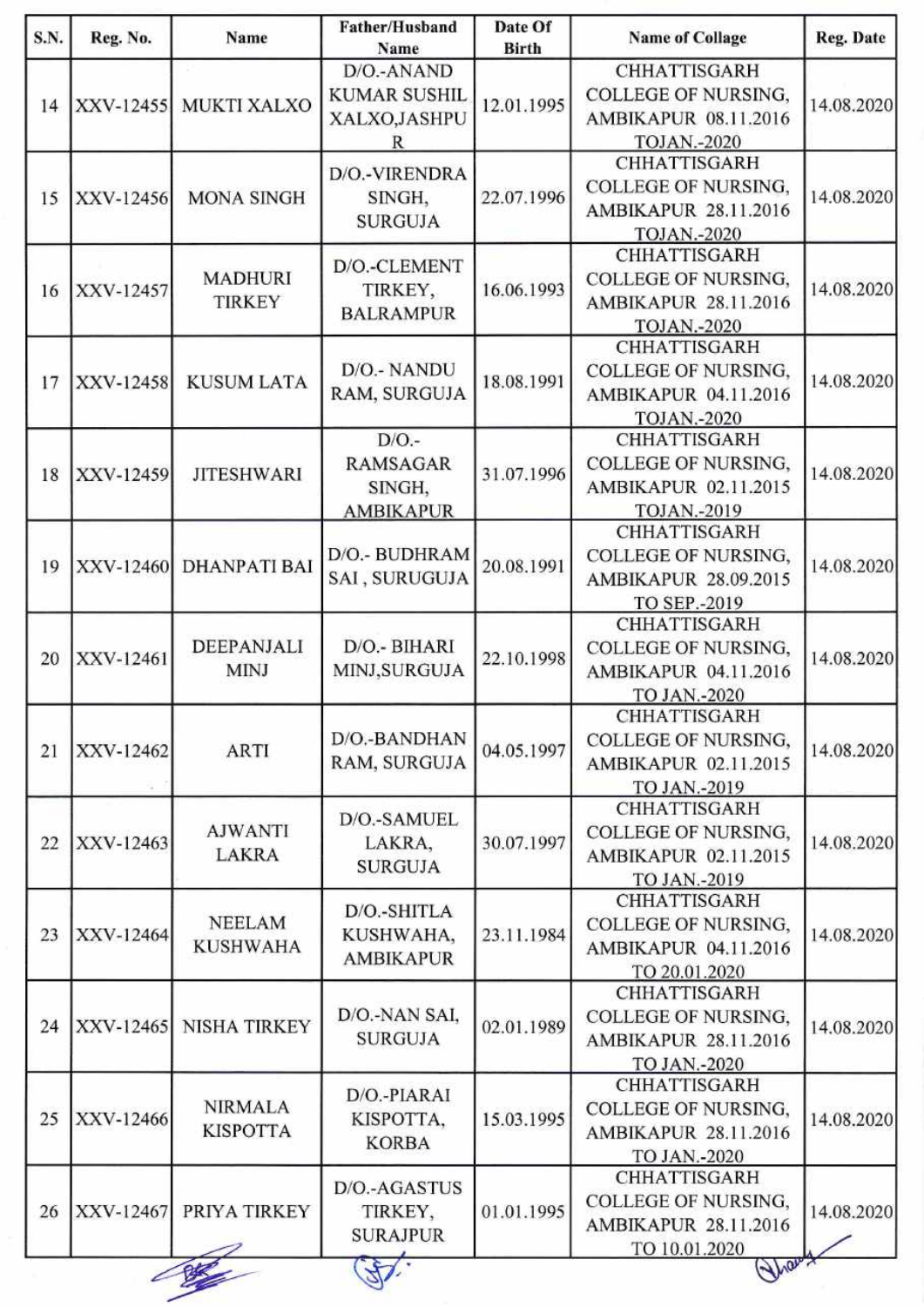| S.N. | Reg. No.                 | Name                   | Father/Husband                   | Date Of        | <b>Name of Collage</b>       | Reg. Date                |  |
|------|--------------------------|------------------------|----------------------------------|----------------|------------------------------|--------------------------|--|
|      |                          |                        | Name                             | <b>Birth</b>   |                              |                          |  |
|      |                          | <b>RANJITA</b>         | $D/O$ .-                         |                | CHHATTISGARH                 |                          |  |
| 27   | XXV-12468                |                        | <b>CHHABINATH</b>                | 25.10.1998     | <b>COLLEGE OF NURSING.</b>   | 14.08.2020               |  |
|      |                          | <b>PAIKRA</b>          | RAM,                             |                | AMBIKAPUR 28.11.2016         |                          |  |
|      |                          |                        | <b>BALRAMPUR</b>                 |                | TO 10.01.2020                |                          |  |
|      |                          |                        |                                  |                | <b>CHHATTISGARH</b>          |                          |  |
| 28   | XXV-12469                | <b>SAVITA SINGH</b>    | D/O.-JAWAHAR                     | 30.08.1996     | <b>COLLEGE OF NURSING,</b>   | 14.08.2020               |  |
|      |                          |                        | <b>SINGH</b>                     |                | AMBIKAPUR 28.11.2016         |                          |  |
|      |                          |                        |                                  |                | TO JAN.-2020                 |                          |  |
|      |                          |                        | D/O.-RAMDAS                      |                | <b>CHHATTISGARH</b>          |                          |  |
| 29   | XXV-12470                | <b>REKHA</b>           | KUSHWAHA,                        | 14.03.1997     | COLLEGE OF NURSING,          | 14.08.2020               |  |
|      |                          | <b>KUSHWAHA</b>        |                                  |                | <b>AMBIKAPUR 28.11.2016</b>  |                          |  |
|      |                          |                        | <b>SURAJPUR</b>                  |                | TO 20.01.2020                |                          |  |
|      |                          |                        |                                  |                | <b>CHHATTISGARH</b>          |                          |  |
|      |                          |                        | D/O.-KENDLA                      |                | <b>COLLEGE OF NURSING.</b>   |                          |  |
| 30   | XXV-12471                | SANIYARO               | RAM, SURGUJA                     | 10.07.1997     | AMBIKAPUR 28.11.2016         | 14.08.2020               |  |
|      |                          |                        |                                  |                | TO JAN.-2020                 |                          |  |
|      |                          |                        |                                  |                | <b>CHHATTISGARH</b>          |                          |  |
|      |                          |                        | D/O.-BANARSI,                    |                | <b>COLLEGE OF NURSING,</b>   |                          |  |
| 31   | XXV-12472                | <b>TARAMANEE</b>       | <b>SURGUJA</b>                   | 05.01.1991     | AMBIKAPUR 28.10.2016         | 14.08.2020               |  |
|      |                          |                        |                                  |                |                              |                          |  |
|      |                          |                        |                                  |                | TO JAN.-2020<br>CHHATTISGARH |                          |  |
|      |                          | <b>SUKRITA</b>         | D/O.-NIRDOSH                     | 06.07.1992     | <b>COLLEGE OF NURSING,</b>   | 14.08.2020               |  |
| 32   | XXV-12473                |                        | TIRKEY,                          |                |                              |                          |  |
|      |                          | <b>TIRKEY</b>          | <b>BALRAMPUR</b>                 |                | AMBIKAPUR 28.10.2016         |                          |  |
|      |                          |                        |                                  |                | TO JAN.-2020                 |                          |  |
|      |                          | <b>ANITA</b>           | D/O.-TEJA RAM,<br><b>SURGUJA</b> | 20.07.1997     | <b>CHHATTISGARH</b>          | 14.08.2020               |  |
| 33   | XXV-12474                |                        |                                  |                | <b>COLLEGE OF NURSING,</b>   |                          |  |
|      |                          |                        |                                  |                | AMBIKAPUR 04.11.2016         |                          |  |
|      |                          |                        |                                  |                | TO 20.01.2020                |                          |  |
|      |                          |                        | $D/O$ .-                         |                | <b>CHHATTISGARH</b>          | 14.08.2020               |  |
| 34   | XXV-12475                | <b>VANDANA</b>         | <b>RAMESHWAR</b><br>SINGH,       | 13.03.1997     | <b>COLLEGE OF NURSING.</b>   |                          |  |
|      |                          |                        |                                  |                | AMBIKAPUR 04.11.2016         |                          |  |
|      |                          |                        | <b>SURGUJA</b>                   |                | TO 01.01.2020                |                          |  |
|      |                          |                        | D/O.-MOHAN<br>XALXO,             |                | <b>INSTITUTE OF GENERAL</b>  | 14.08.2020               |  |
|      | NISHA XALXO<br>XXV-12476 |                        |                                  | 14.01.1997     | <b>NURSING TRAINING</b>      |                          |  |
| 35   |                          |                        |                                  |                | CENTRE, AMBIKAPUR            |                          |  |
|      |                          |                        |                                  | <b>SURGUJA</b> |                              | 01.11.2016 TO 12.01.2020 |  |
|      |                          |                        |                                  |                | <b>INSTITUTE OF GENERAL</b>  |                          |  |
|      |                          |                        | D/O.-SUKHDEO,<br><b>SURGUJA</b>  | 15.04.1999     | <b>NURSING TRAINING</b>      | 14.08.2020               |  |
| 36   | XXV-12477                | <b>PRIYA</b>           |                                  |                | CENTRE, AMBIKAPUR            |                          |  |
|      |                          |                        |                                  |                | 01.11.2016 TO 12.01.2020     |                          |  |
|      |                          |                        |                                  |                | <b>INSTITUTE OF GENERAL</b>  |                          |  |
|      |                          | <b>ARADHNA</b>         | $D/O$ .                          |                | NURSING TRAINING             |                          |  |
| 37   | XXV-12478                | RAJWADE                | <b>JAGARNATH</b>                 | 10.08.1998     | CENTRE, AMBIKAPUR            | 14.08.2020               |  |
|      |                          |                        | <b>SURGUJA</b>                   |                | 01.11.2016 TO 12.01.2020     |                          |  |
|      |                          |                        |                                  |                | <b>INSTITUTE OF GENERAL</b>  |                          |  |
| 38   |                          |                        | $D/O$ .-                         |                |                              | 14.08.2020               |  |
|      |                          | XXV-12479 ARTI RAJWADE | RAMNARYAN,                       | 15.01.1996     | NURSING TRAINING             |                          |  |
|      |                          |                        | <b>SURGUJA</b>                   |                | CENTRE, AMBIKAPUR            |                          |  |
|      |                          |                        |                                  |                | 01.11.2016 TO 12.01.2020     |                          |  |
| 39   |                          |                        | D/O.- RADHE                      |                | <b>INSTITUTE OF GENERAL</b>  |                          |  |
|      | XXV-12480                | <b>SWATI</b>           | <b>SHYAM</b>                     | 01.01.1996     | <b>NURSING TRAINING</b>      | 14.08.2020               |  |
|      |                          | <b>RAJWADE</b>         | RAJWADE,                         |                | CENTRE, AMBIKAPUR            |                          |  |
|      |                          |                        | <b>SURAJPUR</b>                  |                | 01.11.2016 TO 12.01.2020     |                          |  |
|      |                          |                        |                                  |                | Hhawt                        |                          |  |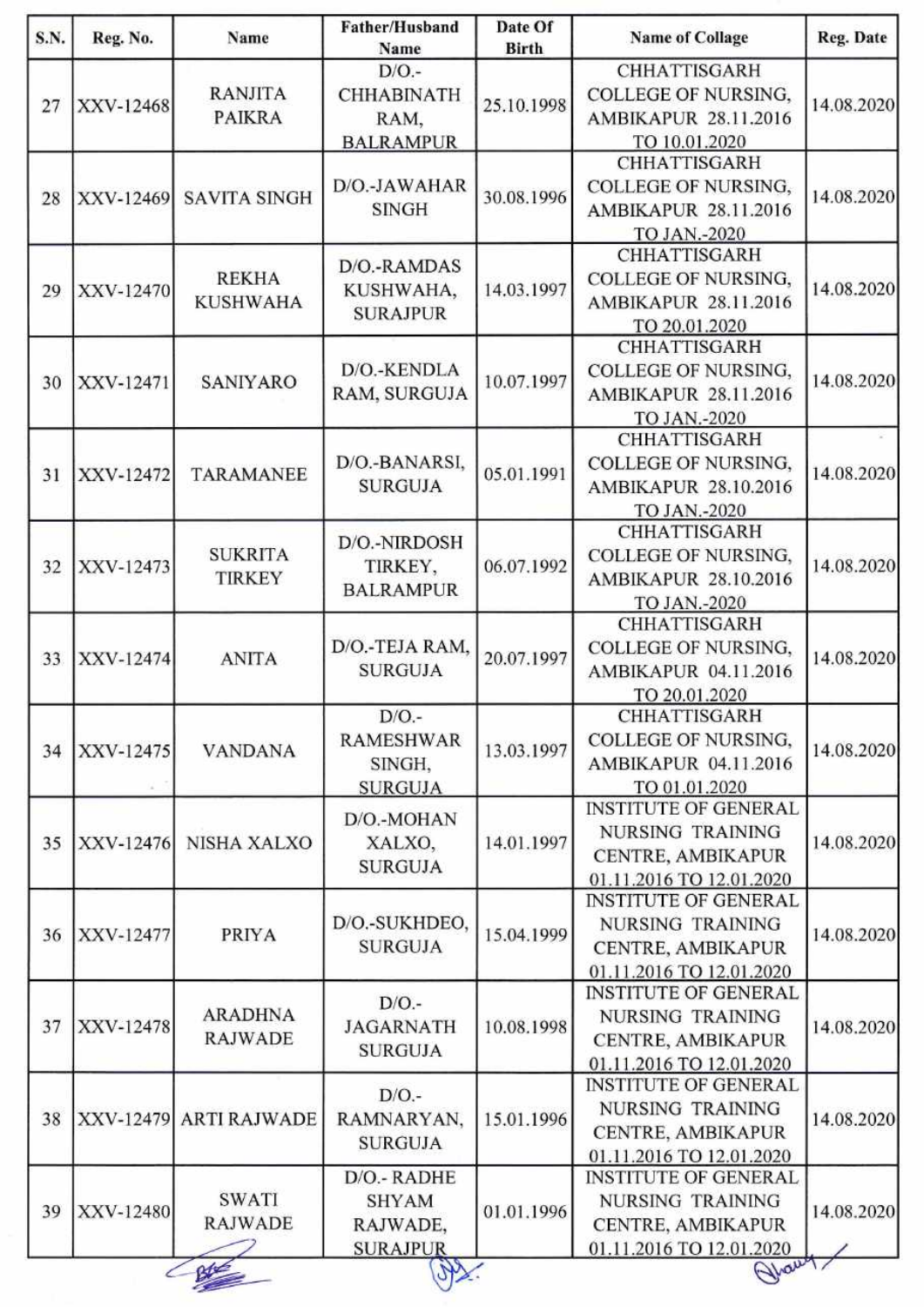| S.N. | Reg. No.  | Name                            | Father/Husband<br>Name                                   | Date Of<br><b>Birth</b> | <b>Name of Collage</b>                                  | Reg. Date  |
|------|-----------|---------------------------------|----------------------------------------------------------|-------------------------|---------------------------------------------------------|------------|
|      |           |                                 |                                                          |                         | <b>INSTITUTE OF GENERAL</b>                             |            |
| 40   | XXV-12481 |                                 | D/O.- NARD                                               |                         | <b>NURSING TRAINING</b>                                 |            |
|      |           | <b>NIKITA GUPTA</b>             | PRASAD GUPTA,                                            | 22.07.1998              | CENTRE, AMBIKAPUR                                       | 14.08.2020 |
|      |           |                                 | <b>BALRAMPUR</b>                                         |                         | 01.11.2016 TO 12.01.2020                                |            |
|      |           |                                 |                                                          |                         | <b>INSTITUTE OF GENERAL</b>                             |            |
|      | XXV-12482 |                                 | D/O.- BALSAN                                             |                         | <b>NURSING TRAINING</b>                                 | 14.08.2020 |
| 41   |           | <b>ANTIMA EKKA</b>              | EKKA,                                                    | 14.06.1999              | CENTRE, AMBIKAPUR                                       |            |
|      |           |                                 | <b>SURAJPUR</b>                                          |                         | 01.11.2016 TO 29.01.2020                                |            |
|      |           |                                 |                                                          |                         | <b>INSTITUTE OF GENERAL</b>                             |            |
|      |           | <b>PRATIBHA</b>                 | D/O.- AMRIT                                              |                         | NURSING TRAINING                                        |            |
| 42   | XXV-12483 | <b>TIRKEY</b>                   | TIRKEY,                                                  | 12.04.1993              | CENTRE, AMBIKAPUR                                       | 14.08.2020 |
|      |           |                                 | <b>GARHWA</b>                                            |                         | 01.11.2016 TO 29.01.2020                                |            |
|      |           |                                 |                                                          |                         | <b>INSTITUTE OF GENERAL</b>                             |            |
|      |           | <b>RITU</b>                     | D/O.- RAMDEO                                             |                         |                                                         |            |
| 43   |           | XXV-12484 VISHWAKARMA           |                                                          | 02.11.1998              | <b>NURSING TRAINING</b>                                 | 14.08.2020 |
|      |           |                                 | RAM, SURGUJA                                             |                         | CENTRE, AMBIKAPUR                                       |            |
|      |           |                                 |                                                          |                         | 01.11.2016 TO 29.01.2020                                |            |
|      |           |                                 | D/O.- JAGDISH                                            |                         | <b>INSTITUTE OF GENERAL</b>                             |            |
| 44   | XXV-12485 | <b>ABHILASHA</b>                | RAJWADE,                                                 | 03.06.1992              | <b>NURSING TRAINING</b>                                 | 14.08.2020 |
|      |           | <b>RAJWADE</b>                  | <b>SURGUJA</b>                                           |                         | CENTRE, AMBIKAPUR                                       |            |
|      |           |                                 |                                                          |                         | 01.11.2016 TO 29.01.2020                                |            |
|      |           |                                 | $D/O$ .                                                  |                         | <b>INSTITUTE OF GENERAL</b>                             | 14.08.2020 |
| 45   | XXV-12486 | <b>KUNTI</b>                    | ANILKUMAR,                                               | 18.06.1995              | <b>NURSING TRAINING</b>                                 |            |
|      |           |                                 | <b>SURAJPUR</b>                                          |                         | CENTRE, AMBIKAPUR                                       |            |
|      |           |                                 |                                                          |                         | 01.11.2016 TO 29.01.2020                                |            |
|      |           |                                 | $D/O$ .<br><b>KRISHNDEV</b>                              |                         | <b>INSTITUTE OF GENERAL</b>                             |            |
|      |           |                                 |                                                          |                         | NURSING TRAINING                                        |            |
| 46   | XXV-12487 | <b>RINKI RANI</b>               | KUMAR,                                                   | 01.08.1997              | CENTRE, AMBIKAPUR                                       | 14.08.2020 |
|      |           |                                 | <b>BALRAMPUR</b>                                         |                         | 01.11.2016 TO 29.01.2020                                |            |
|      |           |                                 |                                                          |                         | <b>INSTITUTE OF GENERAL</b>                             |            |
|      |           |                                 | $D/O$ .-                                                 |                         | NURSING TRAINING                                        |            |
| 47   | XXV-12488 | <b>SHASHIKALA</b>               | <b>JAYNANDAN</b>                                         | 01.04.1996              | CENTRE, AMBIKAPUR                                       | 14.08.2020 |
|      |           |                                 | RAM, SURGUJA                                             |                         | 01.11.2016 TO 29.01.2020                                |            |
|      |           | XXV-12489<br><b>SEEMA RAVI</b>  | $D/O$ .-<br><b>RAMPYARE</b><br>RAVI,<br><b>BALRAMPUR</b> | 05.05.1994              | <b>INSTITUTE OF GENERAL</b>                             | 14.08.2020 |
|      |           |                                 |                                                          |                         | <b>NURSING TRAINING</b>                                 |            |
| 48   |           |                                 |                                                          |                         | CENTRE, AMBIKAPUR                                       |            |
|      |           |                                 |                                                          |                         | 01.11.2016 TO 29.01.2020                                |            |
|      |           |                                 |                                                          |                         | <b>INSTITUTE OF GENERAL</b>                             |            |
|      |           |                                 | D/O.- RAMU                                               |                         | NURSING TRAINING                                        |            |
| 49   | XXV-12490 | PINKI XALXO                     | XALXO,                                                   | 16.02.1988              |                                                         | 14.08.2020 |
|      |           |                                 | <b>SURGUJA</b>                                           |                         | CENTRE, AMBIKAPUR                                       |            |
|      |           |                                 |                                                          |                         | 01.11.2016 TO 29.01.2020<br><b>INSTITUTE OF GENERAL</b> |            |
|      |           |                                 | D/O.- RAMBILAS                                           |                         |                                                         |            |
| 50   | XXV-12491 | <b>RAHEL TIGGA</b>              | TIGGA,                                                   | 27.07.1994              | NURSING TRAINING                                        | 14.08.2020 |
|      |           |                                 | <b>SURGUJA</b>                                           |                         | CENTRE, AMBIKAPUR                                       |            |
|      |           |                                 |                                                          |                         | 01.11.2016 TO 29.01.2020                                |            |
|      |           |                                 | D/O.- PARAS                                              |                         | <b>INSTITUTE OF GENERAL</b>                             |            |
| 51   | XXV-12492 | <b>PADMINI</b>                  | RAM PAIKRA,                                              | 23.05.1988              | <b>NURSING TRAINING</b>                                 | 14.08.2020 |
|      |           | <b>PAIKRA</b>                   | <b>SURGUJA</b>                                           |                         | CENTRE, AMBIKAPUR                                       |            |
|      |           |                                 |                                                          |                         | 01.11.2016 TO 29.01.2020                                |            |
| 52   |           |                                 | D/O.- NEEL<br>KANTH PATEL,<br><b>KONDAGAON</b>           |                         | SHREYAS SCHOOL OF                                       |            |
|      | XXV-12493 | <b>BHAGWATI</b><br><b>PATEL</b> |                                                          |                         | 30.04.1990 NURSING, SUPELA BHILAI 14.08.2020            |            |
|      |           |                                 |                                                          |                         | 15.10.2020 TO 15.01.2020                                |            |
|      |           |                                 |                                                          |                         |                                                         |            |
|      |           |                                 |                                                          |                         | Trac                                                    |            |
|      |           |                                 |                                                          |                         |                                                         |            |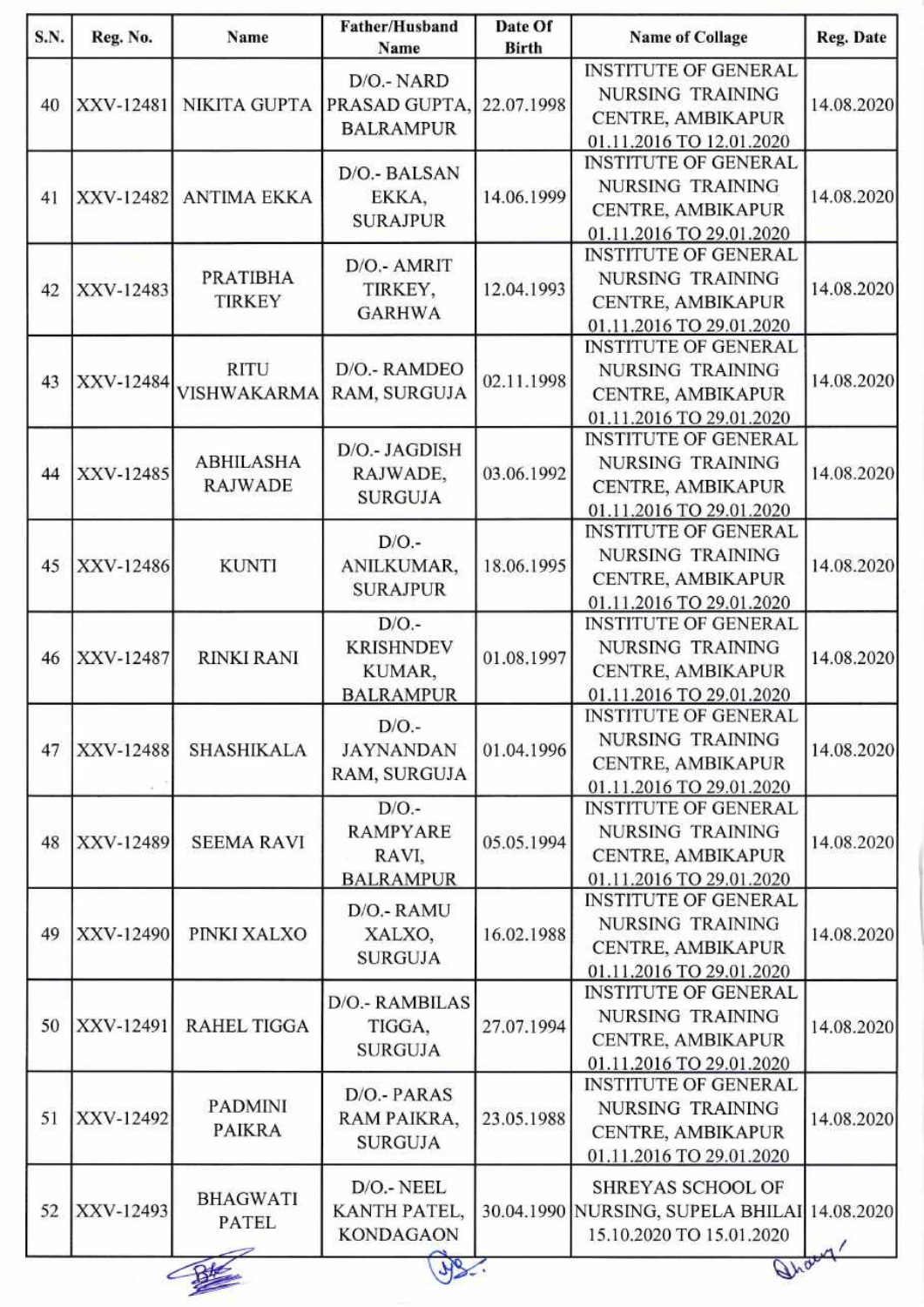| S.N. | Reg. No.                | Name                       | <b>Father/Husband</b><br>Name       | Date Of<br><b>Birth</b> | <b>Name of Collage</b>                    | Reg. Date  |
|------|-------------------------|----------------------------|-------------------------------------|-------------------------|-------------------------------------------|------------|
|      |                         |                            | D/O.- VEENU                         |                         | <b>APAAR INSTITUTE OF</b>                 |            |
|      | XXV-12494               |                            |                                     |                         |                                           |            |
| 53   |                         | <b>TARA</b>                | <b>DHAR</b>                         | 02.08.1987              | NURSING, KUNKURI,                         | 14.08.2020 |
|      |                         | <b>DANSENA</b>             | DANSENA,                            |                         | JASHPUR 09.11.2016 TO                     |            |
|      |                         |                            | <b>JASHPUR</b>                      |                         | 10.02.2020                                |            |
|      |                         |                            |                                     |                         | <b>SHRI RAWATPURA</b>                     |            |
| 54   | XXV-12495               | <b>MEGHA</b>               | D/O.- PARDESHI,                     | 01.06.1998              | <b>SARKAR INSTITUTE OF</b>                | 14.08.2020 |
|      |                         | <b>BAGHEL</b>              | <b>RAIPUR</b>                       |                         | NURSING, RAIPUR NOV.-                     |            |
|      |                         |                            |                                     |                         | 2016 TO JAN.-2020                         |            |
|      |                         |                            |                                     |                         | <b>SHRI RAWATPURA</b>                     |            |
|      | XXV-12496 SHIWANI SINGH |                            | D/O.- SUKANT                        | 21.08.1995              | <b>SARKAR INSTITUTE OF</b>                |            |
| 55   |                         |                            | SINGH, KORBA                        |                         | NURSING, RAIPUR NOV.-                     | 14.08.2020 |
|      |                         |                            |                                     |                         | 2016 TO JAN.-2020                         |            |
|      |                         |                            |                                     |                         |                                           |            |
|      |                         | <b>POONAM</b>              | $W/O$ .-                            |                         | RASTOGI SCHOOL OF                         |            |
| 56   | XXV-12497               | <b>BHARDWAJ</b>            | NARAYANJI,                          |                         | 12.03.1996 NURSING RAJNANDGAON 14.08.2020 |            |
|      |                         |                            | <b>RAJNANDGAON</b>                  |                         | 24.07.2014 To 08.06.2020                  |            |
|      |                         |                            |                                     |                         |                                           |            |
|      |                         | <b>PANKAJ</b>              | S/O.- MAHESH                        |                         | <b>RASTOGI COLLEGE OF</b>                 |            |
| 57   | XXV-12498               | <b>KUMAR</b>               | <b>KUMAR</b>                        | 23.05.1991              | <b>NURSING BHILAI</b>                     | 14.08.2020 |
|      |                         | VISHWAKARMA                | VISHWAKARMA                         |                         | 01.11.2016 To 31.01.2020                  |            |
|      |                         |                            | , DURG                              |                         |                                           |            |
|      |                         |                            | W/O.-BHARAT                         |                         | <b>SHRI SIDDHI BALAJI</b>                 |            |
|      |                         |                            |                                     |                         | <b>SCHOOL OF NURSING,</b>                 |            |
| 58   | XXV-12499               | <b>ANITA</b>               | YADAV,                              | 09.07.1991              | <b>RAJNANDGAON</b>                        | 14.08.2020 |
|      |                         |                            | RAJNANDGAON                         |                         | 08.11.2016 TO 31.01.2020                  |            |
|      |                         |                            |                                     |                         |                                           |            |
|      |                         |                            | D/O.- KANTI                         |                         | <b>KALINDI INTITUTE OF</b>                |            |
| 59   | XXV-12500               | <b>MONIKA</b>              | LAL,                                | 22.02.1997              | NURSING, KANKER                           | 14.08.2020 |
|      |                         |                            | <b>RAJNANDGAON</b>                  |                         | 09.11.2016 TO 05.06.2020                  |            |
|      |                         |                            |                                     |                         | <b>RASTOGI COLLEGE OF</b>                 |            |
|      |                         |                            | D/O. - RAJAN                        | 06.07.1988              |                                           | 14.08.2020 |
| 60   | XXV-12501               | PADMANI                    | SINGH, DURG                         |                         | NURSING, BHILAI                           |            |
|      |                         |                            |                                     |                         | 01.11.2016 TO 31.01.2020                  |            |
|      |                         | <b>OJASVI</b><br>XXV-12502 |                                     |                         | SHIVAM COLLEGE OF                         |            |
| 61   |                         |                            | D/O. - KALIRAM,<br><b>GARIABAND</b> |                         | 27.11.1996 NURSING, GARIYABAND            | 14.08.2020 |
|      |                         |                            |                                     |                         | 21.09.2015 TO01.01.2019                   |            |
|      |                         |                            |                                     |                         |                                           |            |
|      |                         |                            | D/O.                                | 08.07.1995              | <b>KALINDI INTITUTE OF</b>                |            |
| 62   | XXV-12503               | <b>RICHA DUBEY</b>         | RADHESHYAM,                         |                         | <b>NURSING, KANKER</b>                    | 14.08.2020 |
|      |                         |                            | <b>KANKER</b>                       |                         | 09.11.2016 TO 05.06.2020                  |            |
|      |                         |                            | D/O.- SUSHIL                        |                         | <b>KALINDI INTITUTE OF</b>                |            |
| 63   |                         | XXV-12504 CHULESHWARI      | KUMAR,                              | 12.09.1995              | NURSING, KANKER                           | 14.08.2020 |
|      |                         |                            | <b>DHAMTARI</b>                     |                         | 09.11.2016 TO 05.06.2020                  |            |
|      |                         |                            | D/O.- SALIK                         |                         | <b>GAYATRI INSTITUE OF</b>                |            |
| 64   |                         |                            | RAM,                                | 01.01.1993              | NURSING, JAGDALPUR                        | 14.08.2020 |
|      |                         | XXV-12505 RUPESHWAREE      |                                     |                         |                                           |            |
|      |                         |                            | KONDGAON                            |                         | 2014 TO 2020                              |            |
| 65   |                         | <b>VEENA</b>               | $D/O$ .-                            |                         | <b>GAYATRI INSTITUE OF</b>                |            |
|      | XXV-12506               |                            | <b>BHAGIRATHI</b>                   | 18.07.1999              | NURSING, JAGDALPUR                        | 14.08.2020 |
|      |                         | <b>UPADHYAY</b>            | UPADHYAY,                           |                         | 11.07.2016 TO 08.08.2020                  |            |
|      |                         |                            | <b>JAGDALPUR</b>                    |                         |                                           |            |
| 66   |                         |                            | D/O.- JEEVAN                        | 26.06.1999              | <b>GAYATRI INSTITUE OF</b>                |            |
|      | XXV-12507               | <b>SUNITA</b>              | DAS, BASTER                         |                         | NURSING, JAGDALPUR                        | 14.08.2020 |
|      |                         |                            |                                     |                         | 16.09.2016 TO 08.08.2020                  |            |
|      |                         |                            |                                     |                         | ghaw                                      |            |
|      |                         |                            |                                     |                         |                                           |            |